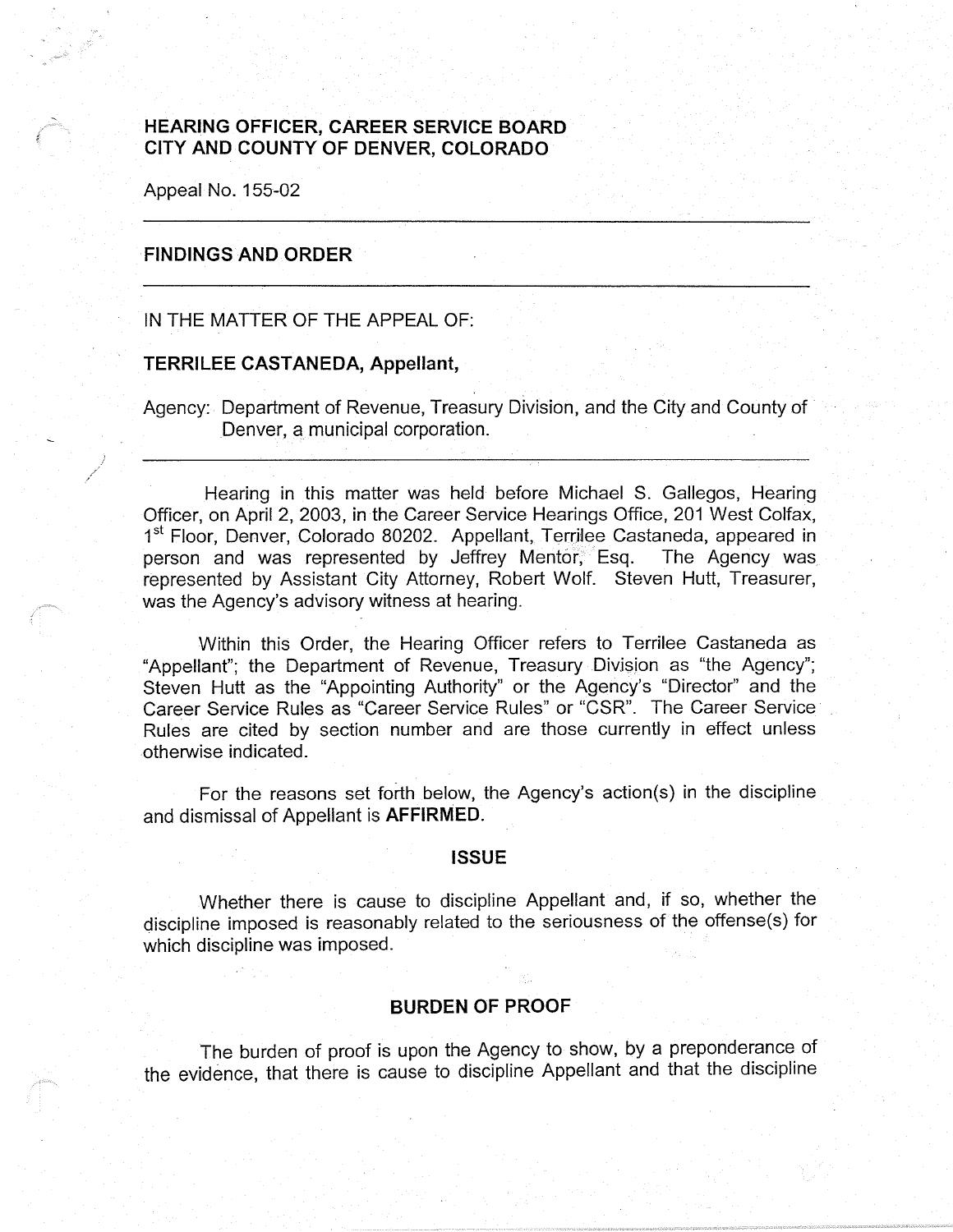imposed is reasonably related to the seriousness of the offense(s) for which discipline was imposed.

## **PRELIMINARY MATTERS**

By Order dated January 23, 2003, Appellant's More Particular Statement and allegations of harassment, discrimination, hostile work environment and retaliation were struck as issues in this proceeding.

The Agency's Exhibit 1 is the Appeal to Hearing Officer form which is a part of the Hearing file in this matter. The Agency's Exhibits 2 and 3 were accepted into evidence, over Appellant's Hearsay objections, because they are the dismissal letter and the notice of a pre-disciplinary meeting as required by Career Service Rules. That is, they are documents kept in the ordinary course of business and, therefore, are exceptions to the Hearsay Rule. The Agency's Exhibits 4 through 10 and 12 were accepted into evidence without objection. The Agency's Exhibit 11 was untimely offered for discovery and, therefore, was not accepted as evidence in this matter. The Agency's Exhibit 13 was not accepted as evidence because it is "double hearsay" and, therefore, unreliable.

Appellant's Exhibit B was not accepted into evidence as irrelevant to the issues in this matter. Appellant's Exhibit C was accepted into evidence over the Agency's Hearsay objection, as past recollection recorded. Appellant's Exhibits D and E were accepted into evidence without objection.

## **FINDINGS OF FACT**

Based on the evidence presented at hearing, the Hearing Officer finds the following to be fact:

1. Appellant was hired by the Agency on October 16, 2000. She worked as an Administrative Support Assistant (ASA) Ill, in the "operations" section of the Agency's "Taxpayer Service Unit". Appellant was 1 of 8 staff persons assigned to handle front-line customer service. More specifically, Appellant's job was to answer taxpayer requests for information, by phone or in person. Appellant's section received 50 to 100 calls per day requesting taxpayer information. The length of phone requests varied greatly depending upon the type and amount of information requested. Appellant's supervisors were Beverly Hissett (Hissett) and, Hissett's supervisor, Deanna Bukacek (Bukacek).

2. Initially Appellant was bored in the Taxpayer Service Unit. She recommended that cross-training for staff members begin at 3 months on the job rather than the usual 6 months. Appellant felt overqualified for her job. She was taking classes and wanted to be an auditor at the Agency.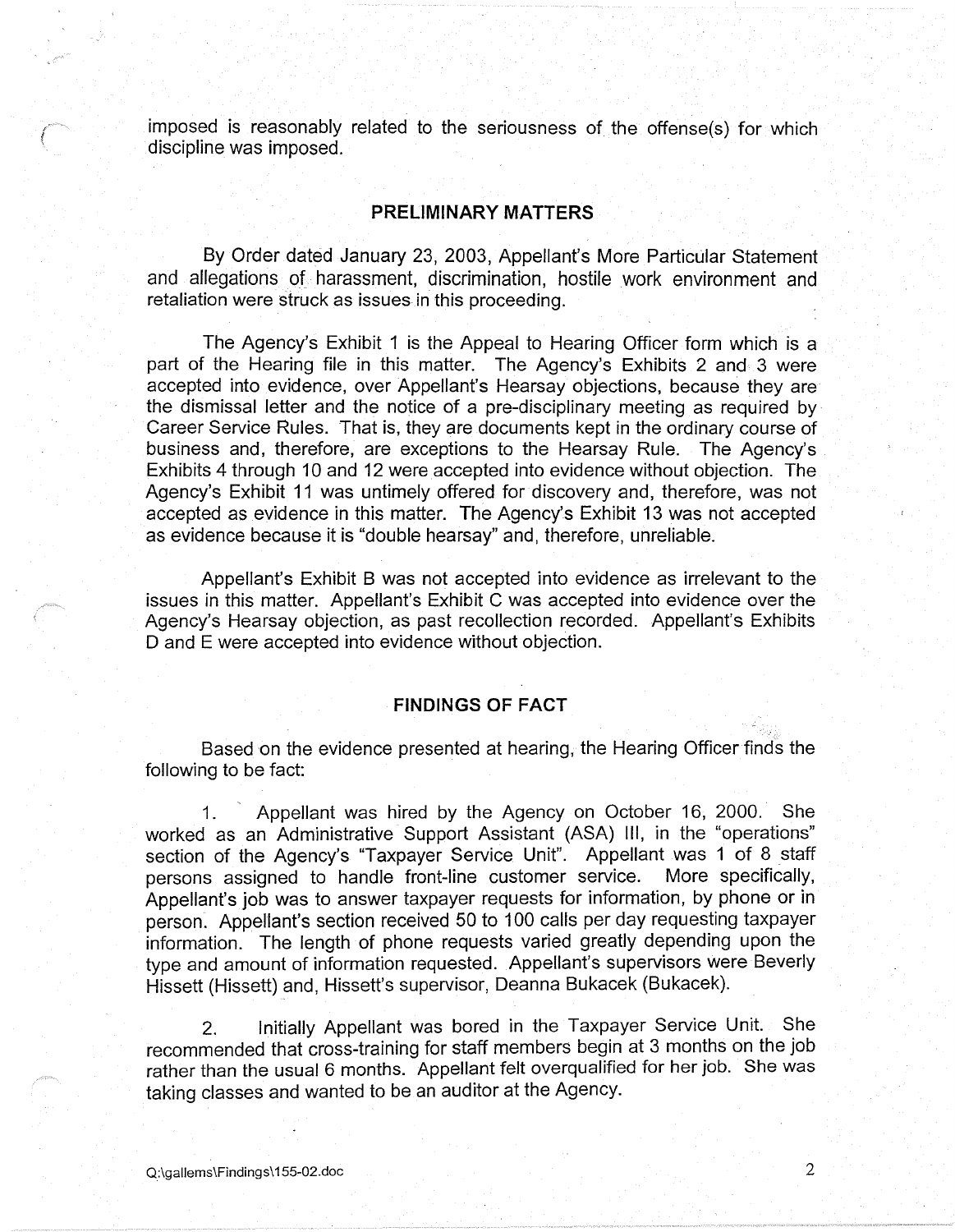3. On December 13, 2000, Appellant received a Verbal Reprimand for "doing school work and other non-work activities during your scheduled work day." Appetlant claims that she was reading a work-related book and complained about the Verbal Reprimand up the "chain of command" to the Director. In early 2001, the Director met with Appellant and her supervisors, Hissett and Bukacek. Appellant's supervisors indicated willingness to work with Appellant who was still on probation at that time. However, the Verbal Reprimand was not removed from Appellant's personnel file.

4. As part of her job duties, Appellant had access to the internet. She received a copy of the Agency's computer and internet use policies and procedures and signed an information systems user agreement on December 17, 2001. Appellant also received a Memorandum regarding Unit Procedural Requirements, distributed to staff on July 18, 2002. (See Exhibit 3, attachments.)

5. The Agency's computer and internet use policies and procedures do not prohibit personal use of the internet. However, if a staff member left their workstation, the computer had to be left up-and-running so that any other staff member could access necessary programs to answer taxpayer questions from that workstation.

6. Appellant regularly left the computer at her workstation locked. No other staff member could use the computer at Appellant's workstation when it was locked. Appellant's supervisor, Hissett, chose not to address this issue with Appellant because Appellant often responded to Hissett in a confrontational manner. Hissett did not want to initiate a confrontation with Appellant.

7. Hissett's requests for information from Appellant were often met with confrontational responses from Appellant. Appellant perceived such exchanges as hostile. She complained to Bukacek that she was being harassed by Hissett. Bukacek believed that Appellant and Hissett had a personality conflict. In an attempt to address continuing issues between Appellant and Hissett, they engaged in informal mediation. Informal mediation, with Bukacek acting as mediator, was often successful but always short lived.

8. Hissett had a good working relationship with most of the "operations" section employees and her supervisors. However, at least two Agency employees felt that Hissett was often harassing in her tone and manner.

9. Appellant felt that she cbuldn't do anything to Hissett's satisfaction. Appellant thought of Hissett as hostile, rude and unprofessional. During her first year in the Taxpayer Services Unit, Appellant requested a transfer whenever a lateral-transfer position was posted.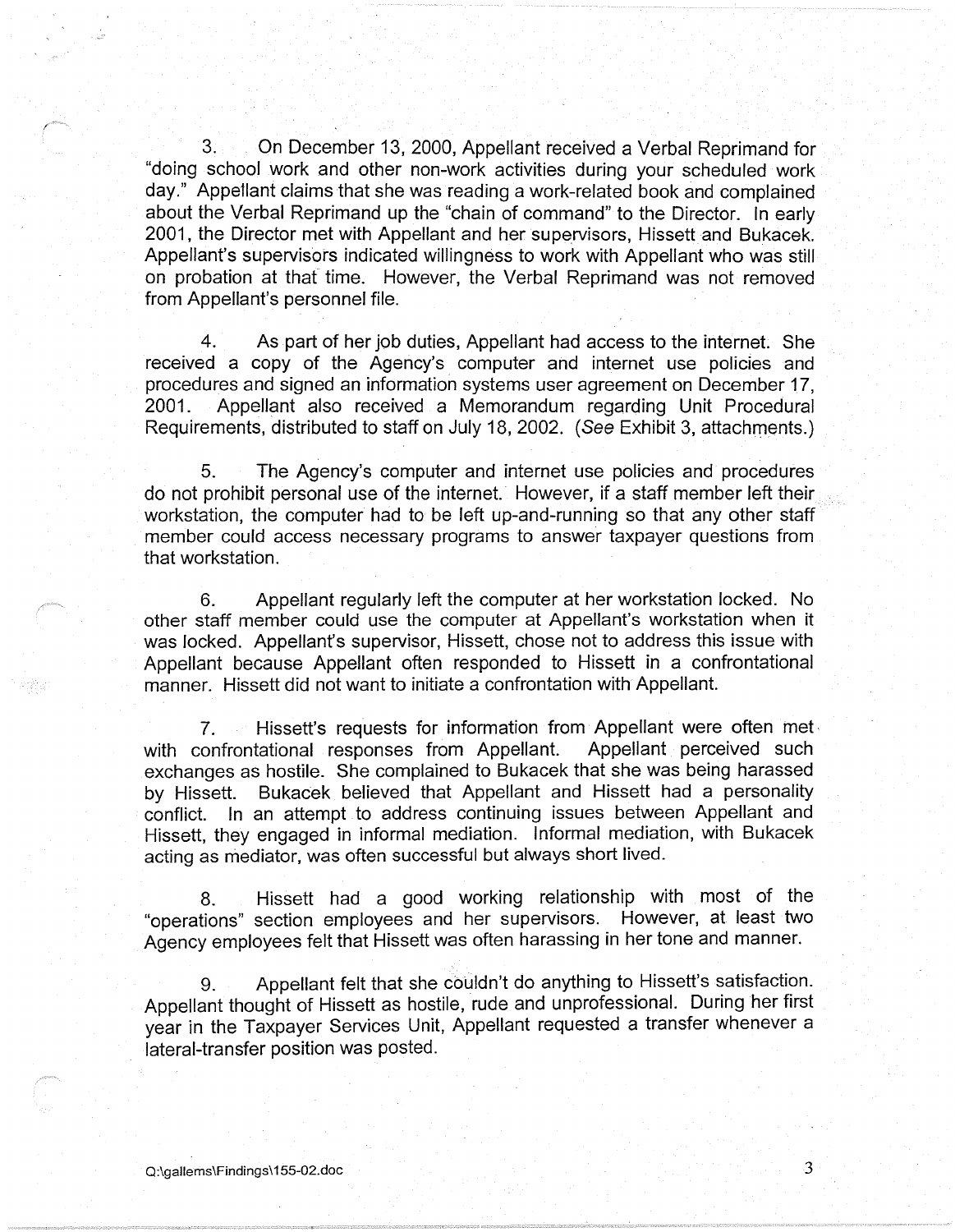10. Appellant also requested mediation with a mediator from Career Service Authority (CSA) rather than a mediator from within the Agency. Hissett declined to participate in mediation with an outside mediator because her supervisor, Bukacek, denied Appellant's request for outside mediation.

11. Appellant's first year evaluation, also known as a Performance Enhancement Program Report (PEPR), was "Meets Expectations" and was received by Appellant in April 2002, approximately 6 months after her one-year hiring anniversary.

12. In July 2002, Appellant again asked to meet with the Director. Appellant complained to the Director that her supervisor, Hissett, was being unfair and was picking on her (Appellant). Appellant reported to the Director that it was a "hostile work environment". The Director advised Appellant that they needed to "move beyond slogans".

13. In an attempt to investigate Appellant's allegations of a hostile work environment, the Director interviewed 7 of Appellant's co-workers. Most of Appellant's co-workers alleged that Appellant wasn't doing her share of the work. They accused Appellant of logging off the telephone, so she wouldn't have to answer taxpayer questions by phone, telling taxpayers that she couldn't help them or physically turning her back on taxpayer walk-in questions. This, they said, was demoralizing to Appellant's co-workers. However, whenever a coworker or supervisor attempted to talk to Appellant about their concerns, Appellant would not listen. She refused to engage in a dialogue regarding coworker concerns.

14. Appellant did log off the telephones more than her co-workers, in part, because her desk was closest to the entrance and she often got more inperson requests than her co-workers.

15. In July 2002, the Agency received a written complaint from a taxpayer, L. Pham. Hissett asked Appellant about the Pham request for information. Appellant initially said she didn't remember such a call, then, later, denied making the statements attributed to her in the complaint.

16. During at 2 month period, Hissett received 3 complaints about Appellant from taxpayers. Other members of Appellant's section averaged 3 taxpayer complaints over a 12 month period.

17. The Agency investigated Appellant's use of the internet from December 10, 2001 through July 19, 2002. A printout of computer/internet "hits" shows that Appellant may have visited the LasVegas.com website as much as 27 times. The printout does not show how long Appellant stayed at each website.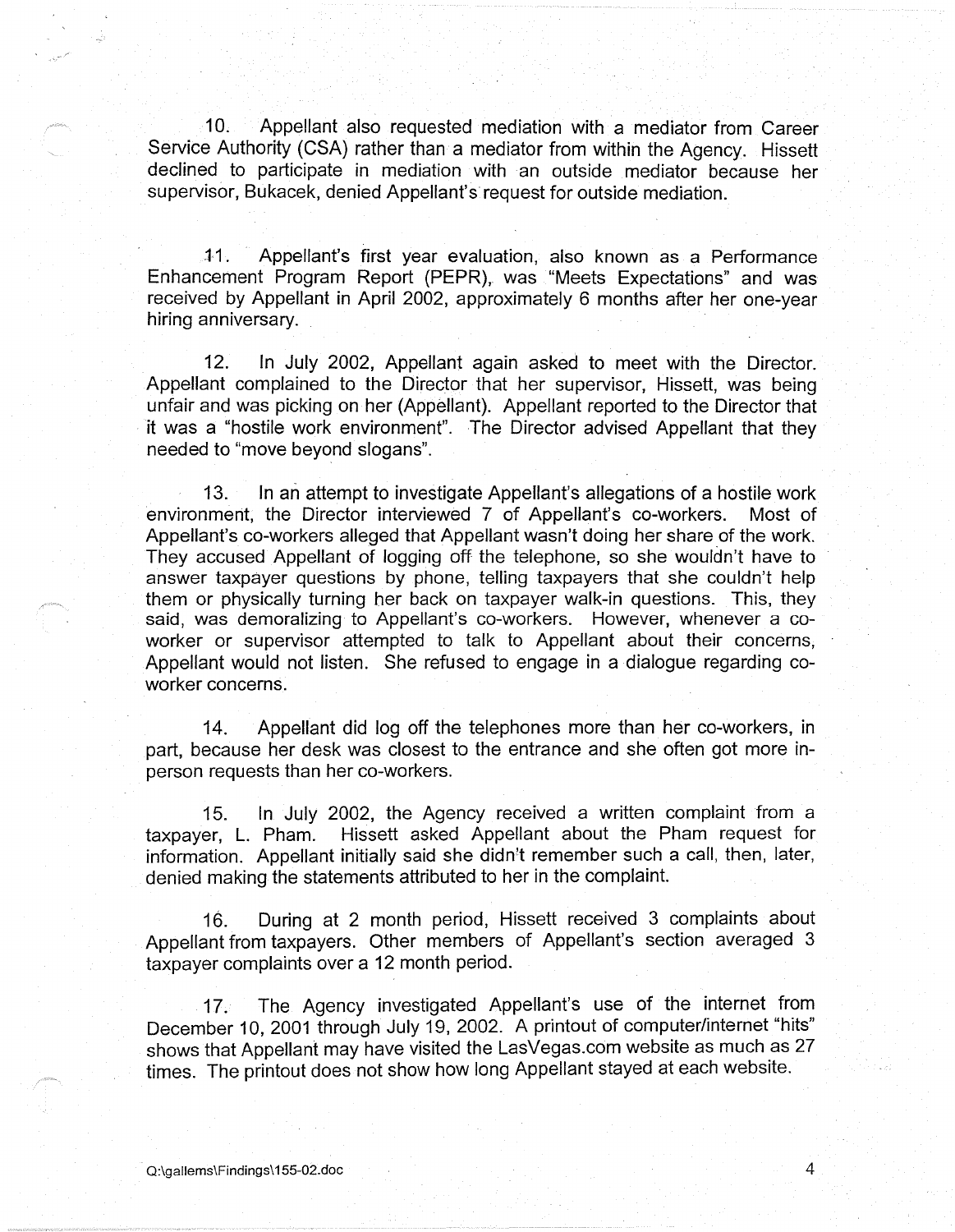18. It is the opinion of the Director that an employee cannot be "on the internet" and have the computer work screen up (displayed) at the same time. However, Appellant credibly testified, and it is found to be fact, that a screen (or internet webpage) can be minimized while working in another screen or "window".

19. The Agency investigated Appellant's use of E-mail and discovered approximately 25 E-mails sent or forwarded by Appellant between March 15, 2002 and July 10, 2002 all of which are personal in nature in that most had personal notes attached to jokes, pictures, trivia, etc. Some of the E-mails were sexually explicit and at least one contained a racial stereotype. (See Exhibits 2 and 9.)

20. At hearing, Appellant argued that she did not use E-mails any more often than her co-workers and that other staff members read magazines or novels while at their desks. E-mails containing jokes or pictures of a sexual nature were often printed by other members of the "operations" section.

21. Appellant was the unit representative to the Agency's Dress-code Committee. On one occasion, Appellant left for a Dress-code Committee meeting without advising her supervisor or co-workers. She was away from her desk for approximately 45 minutes which resulted in her co-workers taking a larger share of requests than Appellant on a "very busy" day.

22. Appellant would often refer in-person requests to other staff even though she was not taking a phone inquiry at the time. Appellant was heard to tell a taxpayer that she couldn't help him because she was "going on break". A co-worker described Appellant as "determined to go on break" even if taxpayers were waiting.

23. Co-workers reported that Appellant often responded with a "sharp" tone or hostile attitude when a co-worker asked for assistance or wanted to talk to Appellant about a concern. Appellant often "glared" at co-workers and at least two co-workers were not inclined to help Appellant, if she needed assistance, because of her negative attitude. Co-workers also described Appellant as "argumentative", "defensive", "resentful" and "offensive".

24. At hearing, Appellant's demeanor was one of intellectual arrogance and self-righteous defensiveness. At times, Appellant appeared to be glaring at witnesses or others in the hearing room. However, it is the opinion of the Hearing Officer that such appearance is not a conscious effort on Appellant's part. Rather, it is a look of determination.

25. Appellant's pre-disciplinary meeting was held on August 19, 2002. She was represented by Toby Lopez, AFSCME. The Director conducted the predisciplinary meeting. Bukacek and Assistant City Attorney Wolf were also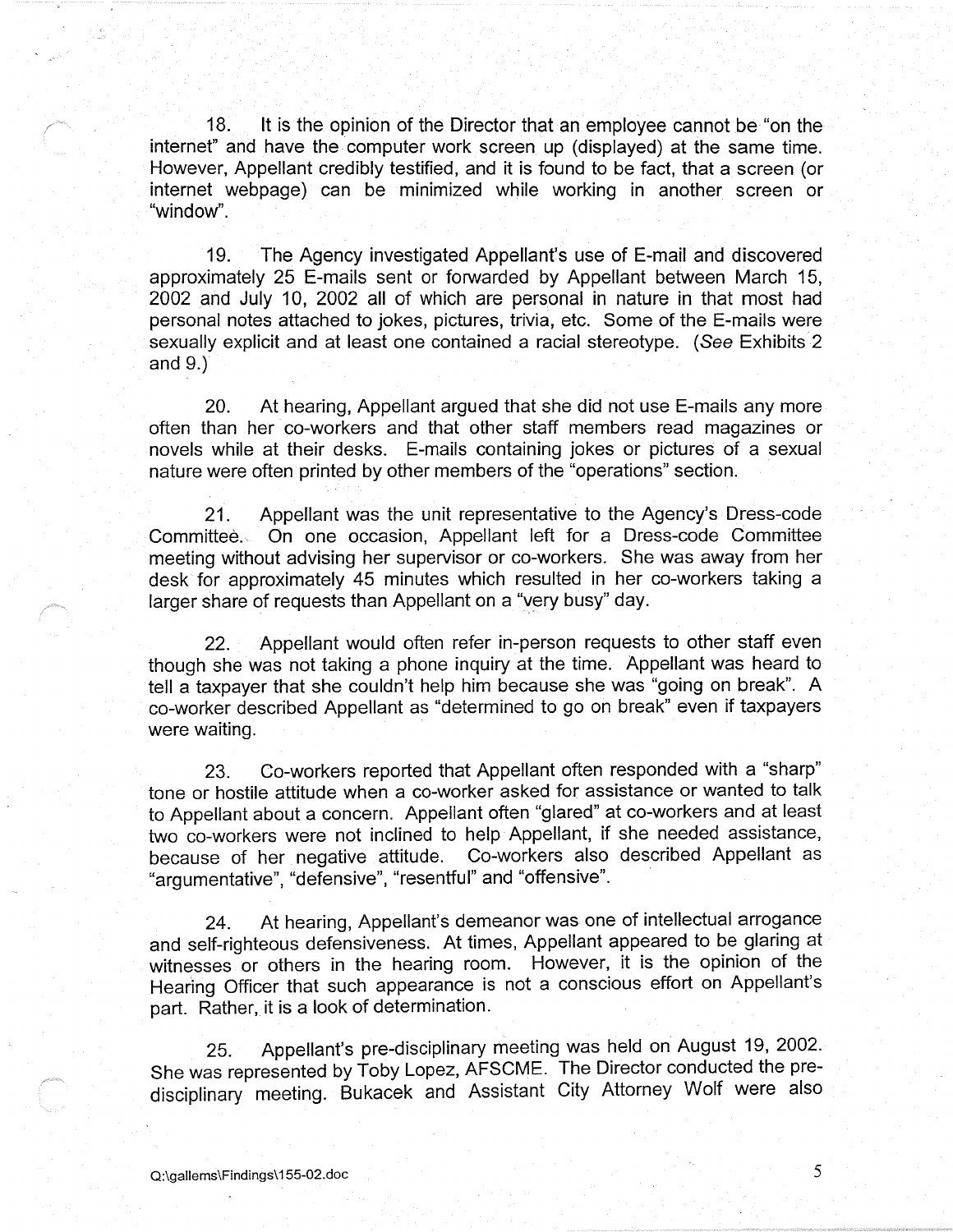present. At the pre-disciplinary meeting, Appellant requested mediation with the Director. The Director replied that the time for mediation is prior to a predisciplinary meeting and denied her request.

26. The Director considered Appellant's past disciplinary history including the December 13, 2000 Verbal Reprimand for "doing school work and other non-work activities during your scheduled work day." The Director did not compare Appellant's use of E-mail with that of other Agency employees. He did compare Appellant's use of the internet with that of other Agency employees.

27. The Director considered progressive discipline in the form of a verbal reprimand, written reprimand or suspension/leave without pay until a transfer opportunity became available. However, due to the nature and degree of Appellant's personal use of E-mails and the internet, Appellant's continuing willful neglect of duty and her failure to comply with her supervisor's orders, the Director determined that dismissal was appropriate. The Director decided against transfer because he felt that the problem lay with Appellant and not her supervisor. Therefore, he did not want to transfer a problem employee to another, perhaps unsuspecting supervisor.

28. Both Hissett and the Director credibly testified that progressive discipline was not a viable solution, in this case, because Appellant was never willing to accept suggestions, criticism or any action calculated to improve or change her job performance.

29. Appellant was dismissed from employment with the Agency for 1) willful neglect of duty/logging off the phone so she wouldn't have to take phone questions, 2) theft, destruction, or gross neglect in the use of City and County property/personal use of E-mail and the internet, 3) Dishonesty/violation of the information systems user agreement signed on December 17, 2001 and 4) refusing to comply with the orders of an authorized supervisor/failure to comply with the Memorandum regarding Unit Procedural Requirements.

30. At hearing, Appellant took credit for the concept of "cross-training" at the Agency when, in fact, it was the Director's concept and was instituted prior to the time Appellant was hired by the Agency. At hearing Appellant stated, "I know everything was fine with my work" and complained that Hissett "never said 'thank you"'. She complained about her co-workers, blamed co-workers and supervisors for problems in the workplace, tried to take credit for other people's ideas and generally presented as a "workplace bully".

31. A "workplace bully" is someone who creates or manipulates an abusive working environment by repeatedly mistreating co-workers, subordinates and/or, as in this case, supervisors by use of non-civility, intimidation and insecurity. It is a form of harassment, also known as "status-blind harassment", "generalized workplace abuse" and "emotional workplace aggression".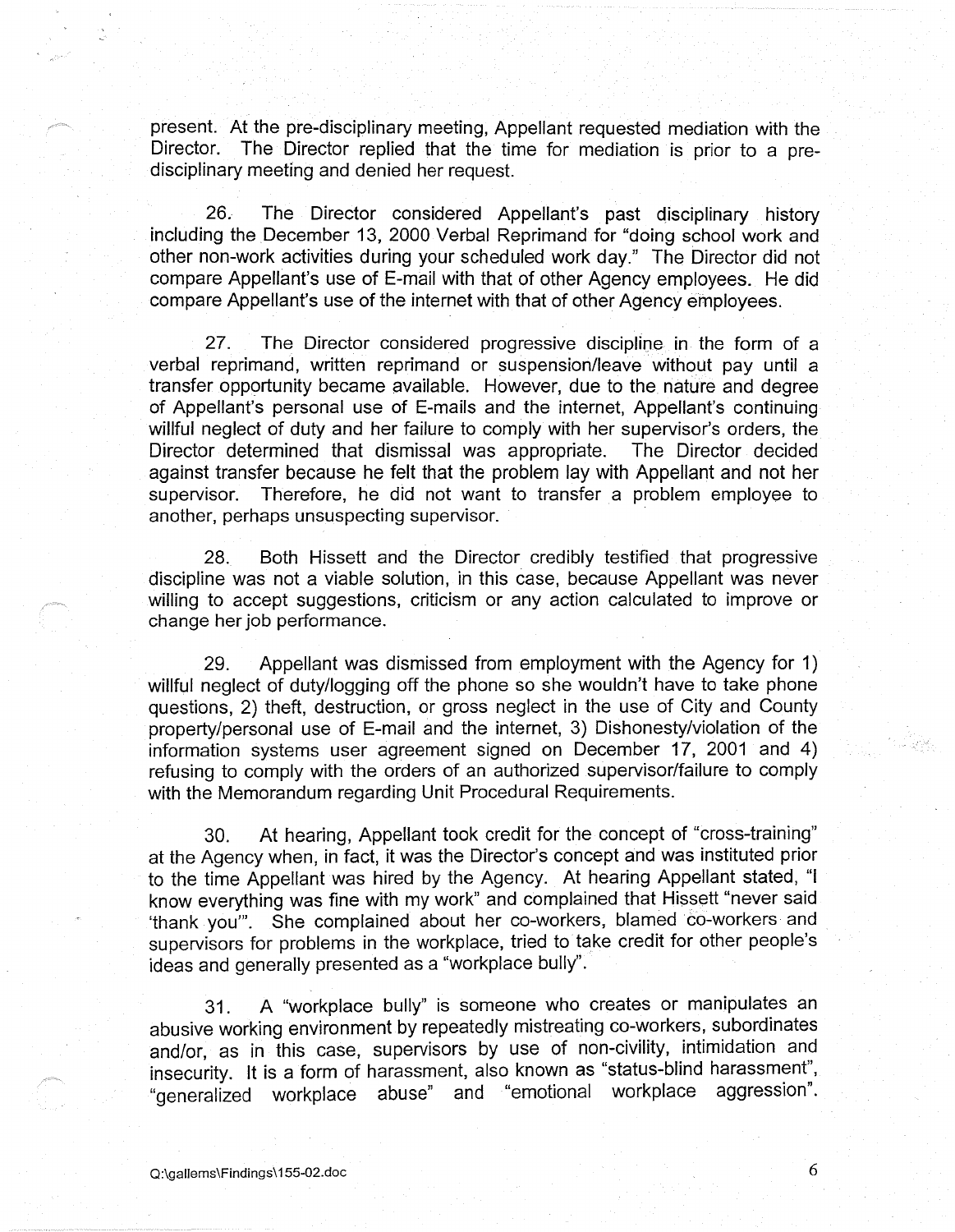Workplace bullying is counterproductive to the accomplishment of workplace goals such as team work, efficiency and customer service. (See The Phenomenon of "Workplace Bullying", 88 Geo. L.J. 475, David Yamada, Associate Professor of Law specializing in labor and employment issues, Suffolk University Law School, Boston, Mass.)

# **DISCUSSION**

**1. Authority of the Hearing Officer:** The City Charter and Career Service Rules require the Hearing Officer to determine the facts, by de novo hearing, in "[a]ny action of an appointing authority resulting in dismissal, suspension, involuntary demotion...which results in alleged violation of the Career Service Charter Provisions or Ordinance relating to the Career Service, or the Personnel Rules." (City Charter C5.25 (4) and CSR 19-10 b).) A de novo hearing is one in which the Hearing Officer makes independent findings of fact, credibility assessments and resolves factual disputes. (See Turner v. Rossmiller, 35 Co. App. 329, 532 P.2d 751 (Colo. App.1975).)

**2. Cause for discipline:** Career Service Rules provide, in pertinent part: "The purpose of discipline is to correct inappropriate behavior or performance. The type and severity of discipline depends on the gravity of the infraction. The degree of discipline shall be reasonably related to the seriousness of the offense and take into consideration the employee's past record." (See CSR 16-10.) In this case, the preponderance of the evidence presented at hearing shows that Appellant engaged in 1) willful neglect of duty/logging off the phone so she wouldn't have to take phone questions, 2) theft, destruction, or gross neglect in the use of City and County property/personal use of E-mail and the internet, 3) Dishonesty/violation of the information systems user agreement signed on December 17, 2001 and 4) refusing to comply with the orders of an authorized supervisor/failure to comply with the Memorandum regarding Unit Procedural Requirements, respectively, violations of Career Service Rule 16-50 A (1), (2), (3) and (7), Causes for dismissal.

Appellant argues that even if she engaged in personal use of the internet and E-mails, she did so no more often than her co-workers, progressive discipline was not employed and the severity of discipline is not reasonably related to the seriousness of the offense. However, Career Service Rules do not provide for comparative discipline and, by rule, Appellant's willful neglect, violation of the information systems user agreement and refusal to comply with the orders of an authorized supervisor are grounds for dismissal without progressive discipline.

The Hearing Officer concludes that the discipline imposed, dismissal, is reasonably related to the seriousness of Appellant's work place offenses. Not only did Appellant abuse any leeway that may have existed in the Operations